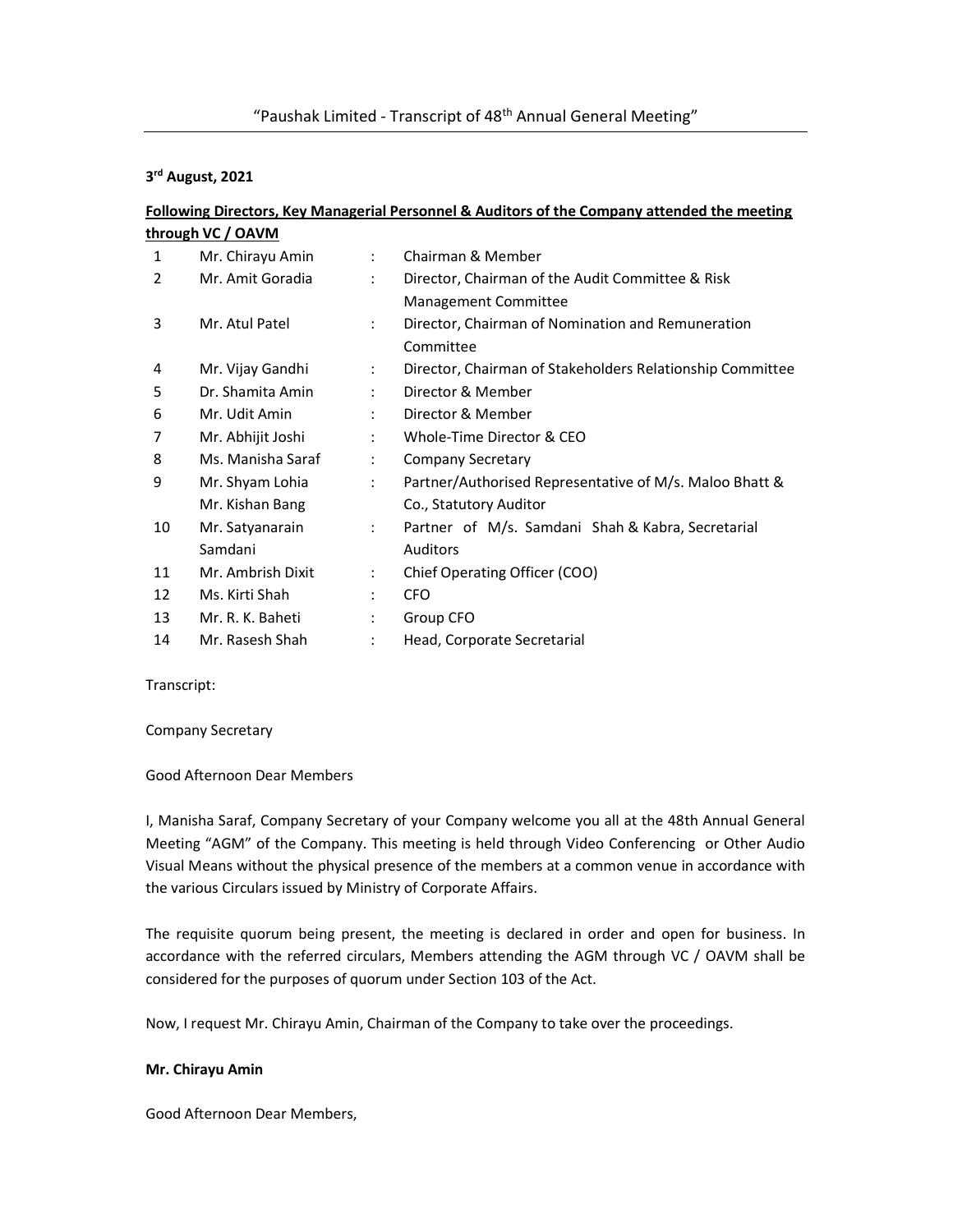I am Chirayu Amin, Chairman of the Company. I am also a member of Nomination & Remuneration Committee. I am attending the meeting from London.

I hope all of you are safe and are in good health.

I now request all other directors to introduce themselves.

# Mr. Atul Patel

Good Afternoon Members, I am Atul Patel, Independent Director and Chairman of the Nomination & Remuneration Committee and member of the Audit Committee and Corporate Social Responsibility Committee of the Company. I am attending the meeting from Vadodara.

# Mr. Amit Goradia

Good Afternoon Members, I am Amit Goradia, Independent Director and Chairman of the Audit Committee and Corporate Social Responsibility Committee and Risk Management Committee and member of Nomination & Remuneration Committee of the Company. I am attending the meeting from Vadodara.

# Mr. Vijay Gandhi

Good Afternoon Members, I am Vijay Gandhi, Independent Director and Chairman of Stakeholders' Relationship Committee and member of the Audit Committee and Nomination & Remuneration Committee of the Company. I am attending the meeting from Vadodara.

#### Dr. Shamita Amin

Good Afternoon Members, I am Shamita Amin, Independent Director and Member of the Stakeholders' Relationship Committee of the Company. I am attending the meeting from Vadodara.

#### Mr. Udit Amin

Good Afternoon Members, I am Udit Amin, Director and member of the Corporate Social Responsibility Committee of the Company. I am attending the meeting from London.

#### Mr. Abhijit Joshi

Good Afternoon Members, I am Abhijit Joshi, Whole-time Director & CEO and member of the Stakeholders' Relationship Committee and Risk Management Committee of the Company. I am attending the meeting from Vadodara.

Thank you.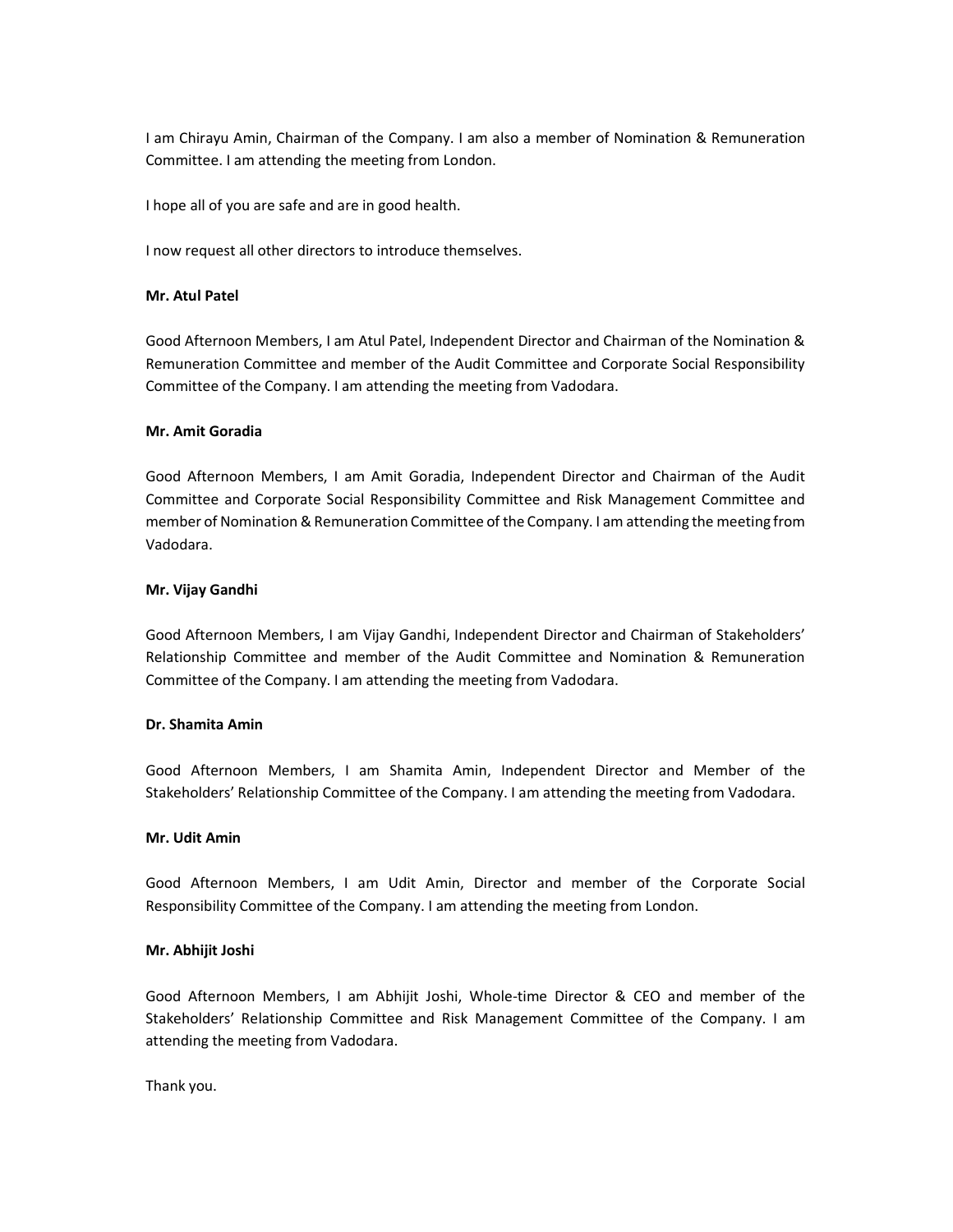# Mr. Chirayu Amin

Mr. Ambrish Dixit, Chief Operating Officer of the Company, Mr. Shyam Lohia and Mr. Kishan Bang, Authorised Representative of M/s. Maloo Bhatt & Co., Statutory Auditors and Mr. S. Samdani, Partner of M/s. Samdani Shah & Kabra, Secretarial Auditors and Scrutinizer for this meeting and other company executives have also joined through Video Conferencing.

I now request Manisha, Company Secretary to explain the statutory details pertaining to this meeting.

# Ms. Manisha Saraf

Now, I would like to take you through certain statutory details pertaining to this meeting.

The facility for joining this meeting is being available for members on first come first served basis.

The statutory registers as required under the provisions of the Companies Act, 2013 are open for inspection electronically. Members who want to inspect the registers can send their request at investors@paushak.com.

As the AGM is held through VC / OAVM, the facility for appointment of proxies by the members is not applicable and hence the proxy register is not available for inspection. The Statutory Auditors, M/s. Maloo Bhatt & Co., and Secretarial Auditor, M/s. Samdani Shah & Kabra, has expressed unqualified opinion in the respective audit reports for the financial year 2020-2021.

Since the notice of AGM was already circulated, with the permission of the members, I propose to take the same as read.

In compliance with requirements of the Companies Act, 2013 read with rules framed thereunder and SEBI (Listing Obligations and Disclosure Requirements) Regulations, 2015 and in terms of relevant SEBI Circular dated  $9<sup>th</sup>$  December, 2020 in relation to e-voting facility provided by listed companies, the Company has provided e-voting facility to its shareholders.

The E-voting platform provided by NSDL was open for voting from 9.00 a.m. IST on 31<sup>st</sup> July, 2021 upto 5.00 p.m. IST on 2nd August, 2021.

Members who have not casted their vote through remote e-voting can cast their vote during the course of the meeting.

M/s. Samdani Shah and Kabra, Practising Company Secretaries has been appointed as scrutinizer to scrutinize the votes cast through remote e-voting and during the meeting.

Before we proceed further, I would like to take you through certain points regarding the question & answers session at this meeting.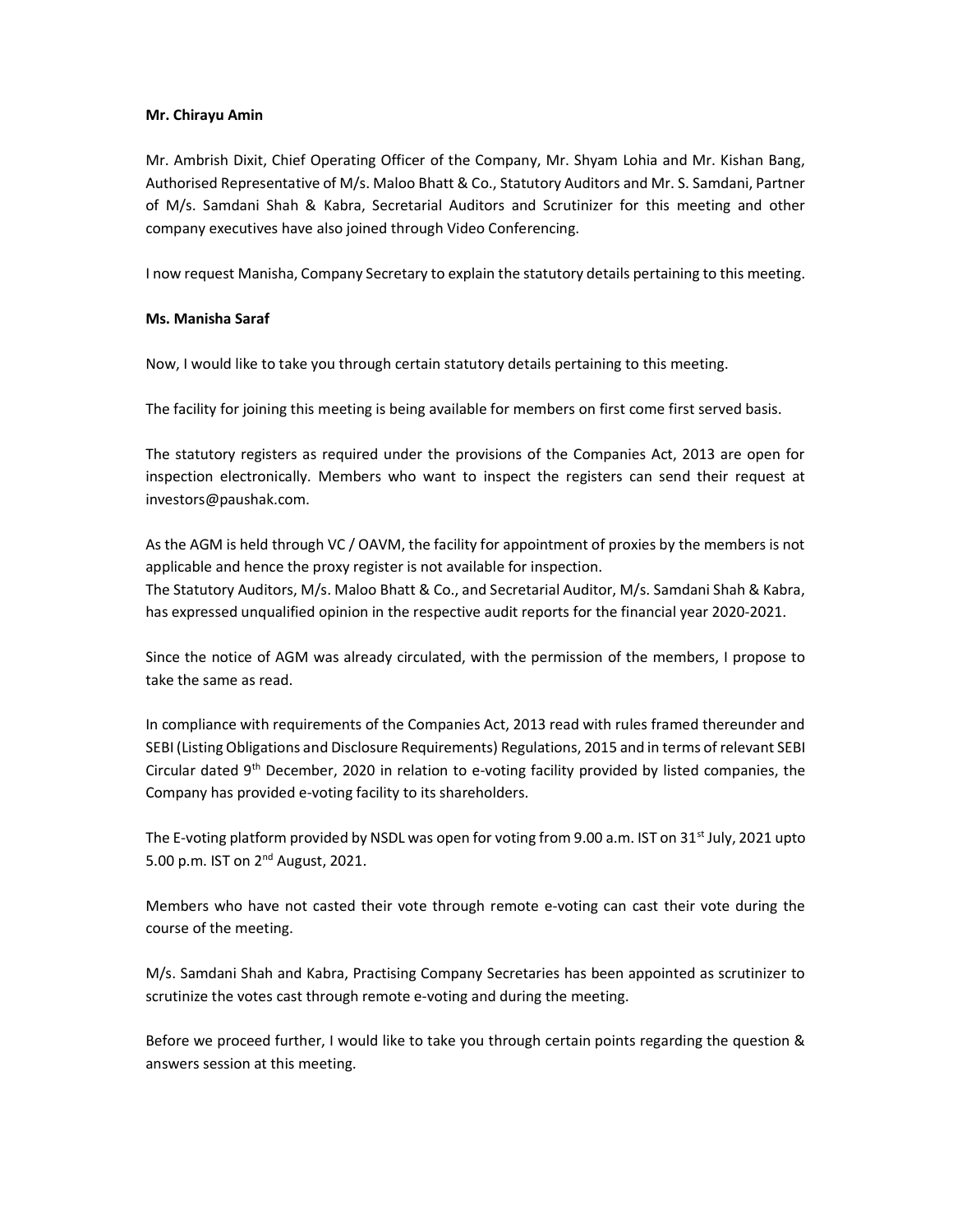- a) Once the session starts, I, will announce the name of the shareholder who have registered themselves as a speaker shareholder. The speaker shareholder will thereafter be unmuted by the host. Shareholders are requested to click the video-on button. If the shareholder is not able to join through video for any reason, the shareholder can speak through audio mode. While speaking, we request shareholders to use earphones so that their voice is clearly audible.
- b) The facility of raising the questions / queries through chat box option is also provided by the Company.
- c) During the meeting, if the member faces any issue, he/she may contact helpline no. mentioned in the Notice of AGM.

Please note that the Management will respond to your questions / queries after taking questions from all the shareholders including the questions received through the chat box.

Now we request Mr. Nirav Jimudia to unmute himself and kindly proceed with the question.

# Mr. Nirav Jimudia

Good Afternoon Board members and the entire team of Paushak, I have 3-4 questions to ask so my 1st question is; our Annual Report between 2016 & FY21 shows employee addition of roughly 63 employee. I believe majority would be towards expansion but like if you can help us explain the distribution of this addition towards Strengthening the top positions across business verticals, Exploring new businesses R & D, Marketing and People working on new products and processes. So this is my first question.

So my second question is, we have invested roughly 130 crores in last 11 years. so if you can help us explain how much of this is attributable to increase in plant and machineries or gross block, and how much is for upgradation of existing facilities, one statement is mentioned in the annual report about hired some independent consultants to create world class facilities so as to expand, some portion of the expenditure going towards upgradation of our plant also and along with it if you can highlight more thing like there is an increase of four crore in the legal and professional fees in the, in the financial statement, this is with respect to the consultancy fees, which we have paid for, for hiring their services.

And last but not least is, how the market size in India for is forecasted in agrochemical and pharma products in India. And if you can help us explain how this market is growing in last five years and our market share in that. Thank you very much.

#### Ms. Manisha Saraf

Thank you Sir, we have noted your questions and the Management will answer your question.

We have also received questions / queries through the chat box. Now, I will read out all of them, one by one.

There is a questions from one shareholder. How is this china +1 working for Paushak?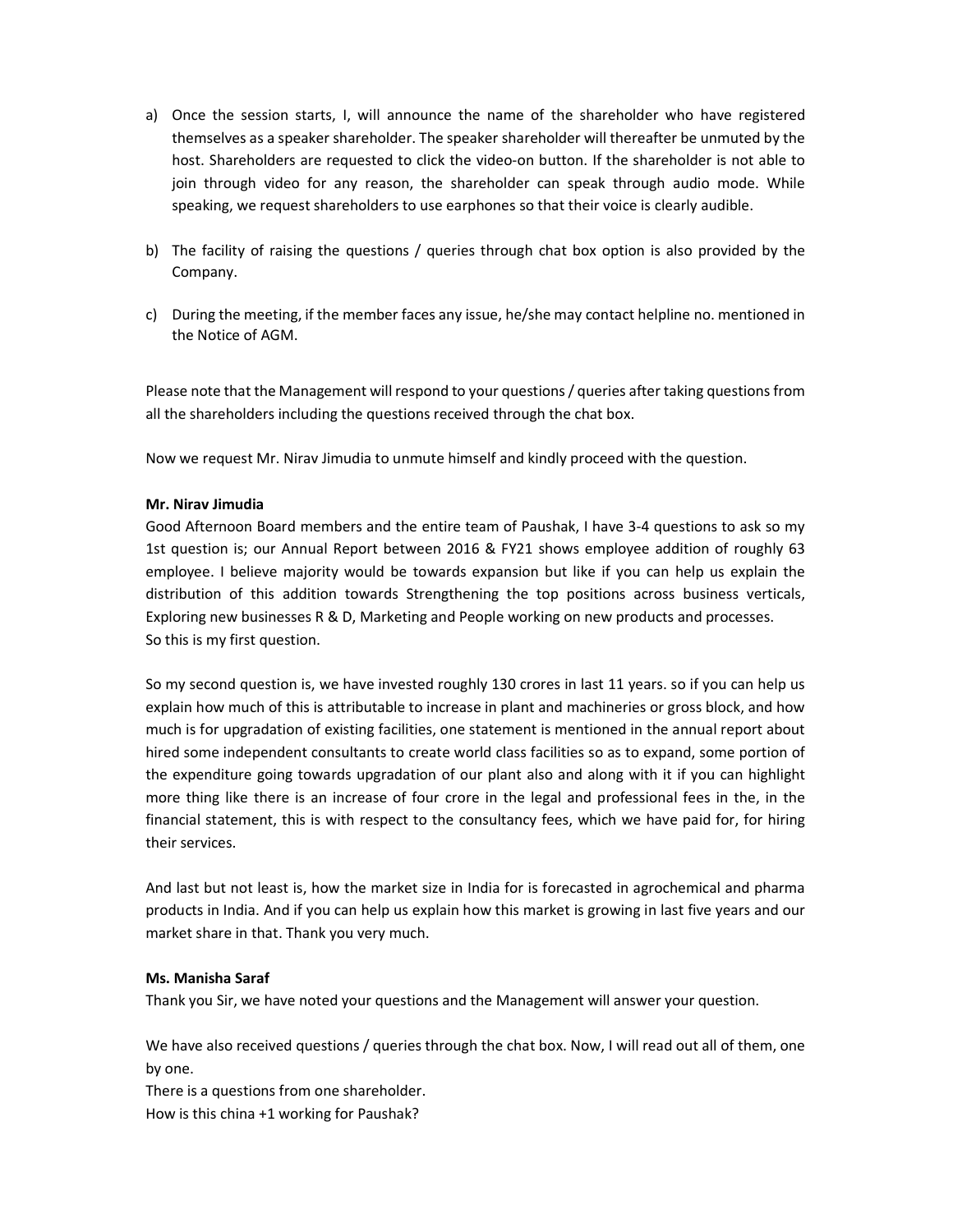How is the capex planning out any new set of opportunities identified? What is our sales for new product in last three years of our total sales?

So now this is all, there's only one question which has been received from the shareholder. I request Mr. Dixit to respond to the queries / questions raised by the shareholder.

# Mr. Ambrish Dixit

So, thank you everyone for being here. And I think this was opportunity to answer this question. So see on the 31<sup>st</sup> of March 2016, as per our Annual Report we had 176 Employees, which have actually increased to 283 on 31<sup>st</sup> of March 2021. So actually we have an addition of all 107 employees.

And these capabilities has been added across the level, with the aim to emerge as a technology driven specialty Chemical Company, which includes optimizing and scaling up existing product as well as new product and so I would say there's no separate vertical or per se, but they only overlap with each other and supplement each other to take Paushak to next level. Coming to your second question regarding the investment, so in last five years, we have invested the majority of the capex of about 120 crore rupees . And we are further investing another 40 cr this year on Capex. Out of this total 160 crores of capex as on 31st March 2021, large part of it, about 68 crore rupees was in CWIP. This Capex is largely on manufacturing facilities, required utilities and infrastructure plus R&D investments. We have also invested almost 14 Crore Rupees in a windmill few years back. It was primarily for captive power.

Now coming to the third question regarding the phosgene based Agro chemical and pharma production growth. So, the area in which we can operate-in as a matter of interest is around 500 cr where Paushak is currently selling only 120cr. around, so I think you know there is a reasonable market available for us. And it is having a very strong possibility of import substitution.

And obviously as you know this, somebody has asked about the China +1 strategy as well. So I think they have a what we see as a company that has a strong opportunity within India and from export market as well. And this opportunity anyway has been there for some good time now.

Coming to the third, fourth question which is regarding the legal and professional fees. Besides regular legal and professional fees, the balance is largely on account of fees paid to the international consultants, which cannot be capitalized as per accounting provisions and professional fees for consultancy for your existing plants, approvals etc. So, this is finally, you know, borne for that purpose.

But coming back to again China +1 question. I think as a company, we have a strong belief, we have reasonably good opportunity within the Indian market within export market, there are a lot of customers who have shown interest.

So, one side we are further scaling up our existing products to ensure that we remain number one in the market or to ensure that you know we provide Import substitution within India. In the meanwhile we are also working with certain new clients on the global scale, where we are taking on new products. So I would say New products are at an essence said We reasonably size of our current business from these new products. And as we scale up, definitely that will go.

Thank you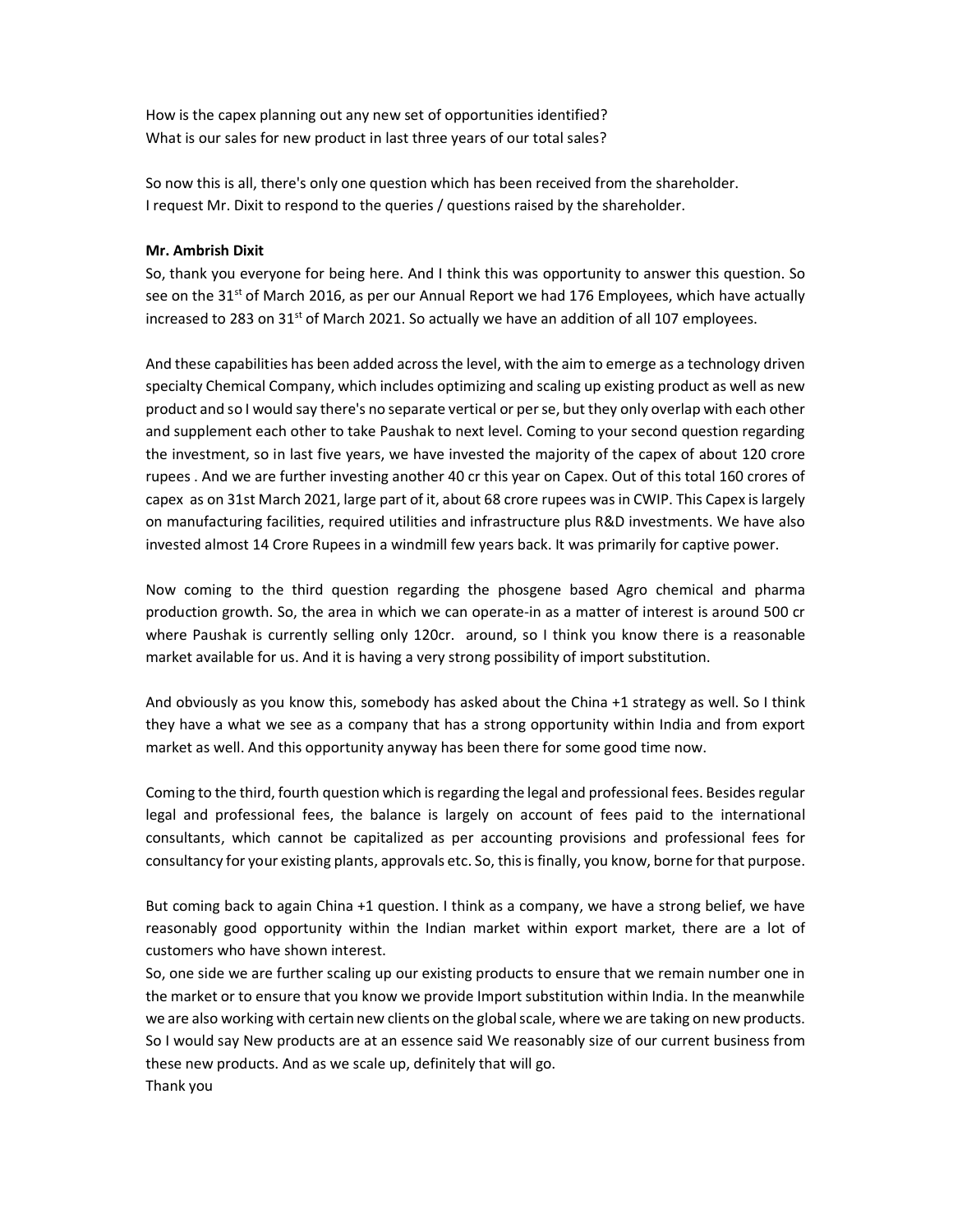Manisha Any other question?

# Ms. Manisha Saraf

We have received one more question sir.

Timeline of expansion and Peak sales from expansion or to the question to is any opportunity phosgene CRAMS?

# Mr. Ambrish Dixit

So, we have already announced; this capex we are expecting to get over by H1 & we believe that this accruals will start happening from H2 onwards. Now because of the corona obviously all projects have got delayed across the industry, not only with Paushak. So obviously, I think this point of time there are delays, because this covid situation last year as well as this year. But we do believe that you know these accruals will start coming from H2 but the full year benefit would be definitely available only next year. And then, I think it would be reasonable size of the business which will be coming in. Second, and what are the last question Manisha regarding.

# Ms. Manisha saraf

Sir that is, any opportunity for phosgene crams?

# Mr. Ambrish Dixit

Yes. So in fact, we have been exploring with customers. And as we scale up, and as we have a spare part of our capacity we will be definitely going further, but I think it would be very early to make a comment on that.

Manisha, so that's all. I will then take this opportunity to hand over proceedings to Chairman sir. Thank you.

# Mr. Chirayu Amin

With this, we have concluded responding to all your queries. In case if any query has remained unanswered, members may please send the same at our registered email id. Our team will endeavour to respond to you at the earliest.

I would like to thank all the Directors & members for joining this meeting through VC.

Before closing the meeting, I once again wish you good health and be safe.

I request Manisha to take it forward.

# Ms. Manisha Saraf

Members may please note that the voting on NSDL platform will continue to be available for next 15 minutes to enable the members who have not casted their vote yet and who would like to cast their vote.